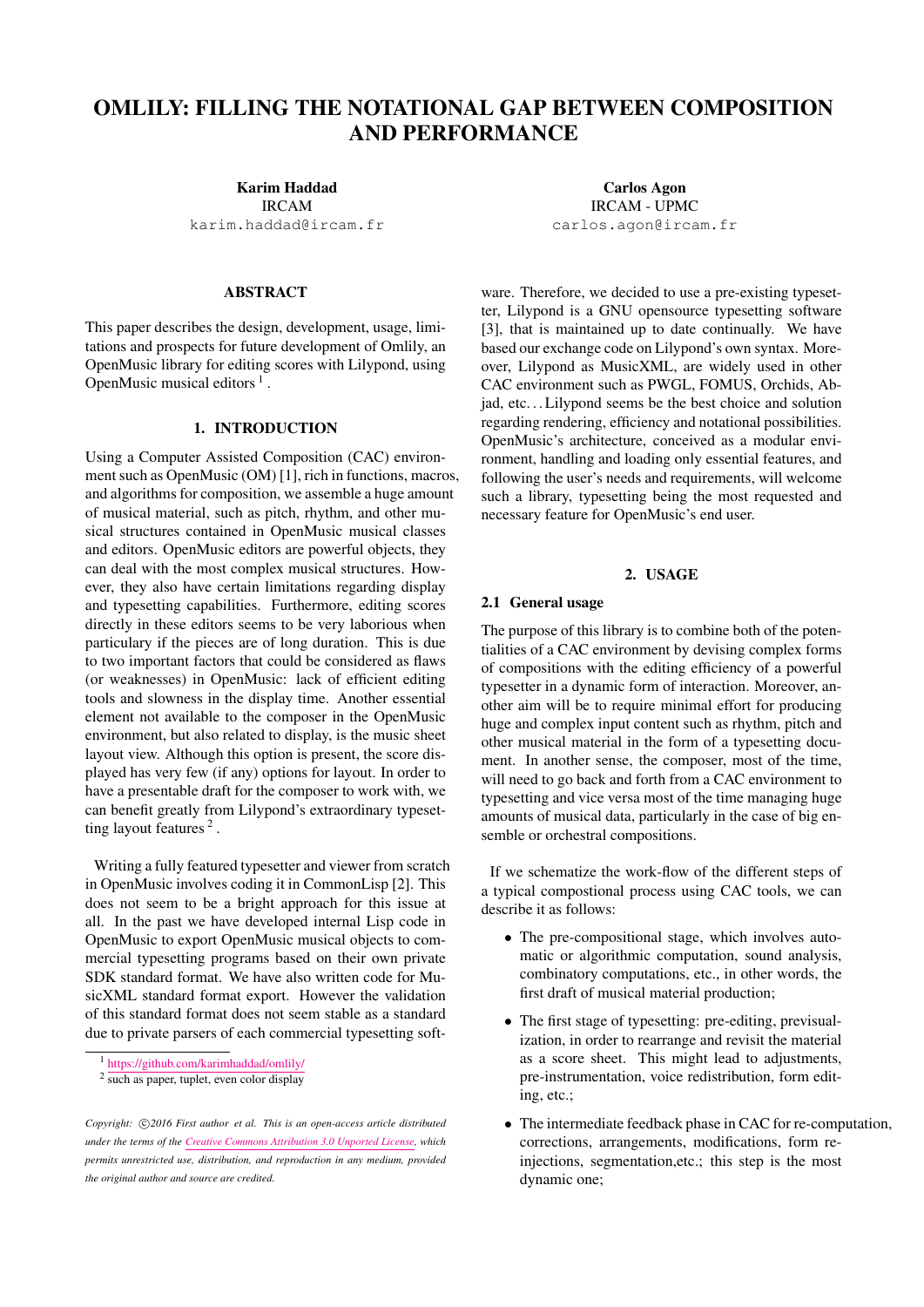<span id="page-1-0"></span>

<span id="page-1-1"></span>



Figure 2. Lilypond rendering

• Finalization of typesetting by Lilypond (final score engraving).

## *2.1.1 Exporting Lilypond files from OpenMusic*

This is done using the  $\omega m \rightarrow l \bar{i} l y$  method (see Fig[.1\)](#page-1-0). It handles VOICE, POLY, and CHORD-SEQ OpenMusic objects. Four arguments are given to this method :

- *self*: the OpenMusic object to translate into Lilypond;
- *clef* : the clef needed (it could be a list of clefs in the case of a POLY object);
- *paper*: the paper default or user's template;
- *layout*: the default or user's score context (equivalent to notational preferences).

Once the .ly file is written, OpenMusic will redirect the file to Lilypond present binary and compile the file (Fig[.2\)](#page-1-1) opening it with the user's preferred PDF reader<sup>[3](#page-1-2)</sup>.

#### *2.1.2 Importing Lilypond files to OpenMusic*

Each exported score from OpenMusic will generate a file where a commented code will be included. This code (cf. Fig [3\)](#page-1-3), once uncommented, and recompiled with Lilypond binary, will create a Scheme translation file of the score. By default it will be named *temp.lisp*.

```
% #(with-output-to-file "temp.lisp"
% (lambda () #{ \displayMusic {
<<\new StaffGroup
 << non unecessary
\new Staff {
\one
}
>>
>>
% } #}))
}
```
Figure 3. Lilypond's compilation instructions for a Scheme transcript of a .ly file

Lilypond will then generate a Scheme code where all of the musical and layout elements are translated by the *makemusic* method. Again, once this file is evaluated with the *lily*→*om* method in OpenMusic, the necessary data will be translated and instantiated into an OpenMusic editor (Fig. [4\)](#page-2-0)

#### 2.2 Particular usage

#### *2.2.1 Polymetrics and polytempi notation*

OpenMusic has the ability to display and perform the most complicated and sophisticated rhythmical expression due to the implementation of Rhythm Trees (RT) [\[4\]](#page-6-3). This includes embedded tuplets, polymetric music, polytempi, and irrational measures<sup>[4](#page-1-4)</sup> such as  $3/21$  or  $4/10$  for example (Fig. [5\)](#page-2-1). Such cases are handled poorly or at all, by most commercial typesetters since these features are seen as completely experimental and related specifically to contemporary compositional practice, and therefore not popular for most users and musicians; as a result, they are not supported in these environments. Fortunately, Lilypond has the ability to deal with most, if not all, of these issues, with a standard approach. However in cases such as polymetric music, one should rely upon a slightly different syntax in order to display the complex polyphony correctly.

When using polymetrics in standard notation, i.e with binary time signatures, Lilypond will automatically display the correct score. Hence, the *om*→*lily-gen* method will be used. If the score uses non-standard, non-binary time signatures, the user should choose the *om*→*lily-spec* method. Both methods are included in the generic method *om*→*lilygen*, which will automatically depict the presence of polymetric time signatures.

<span id="page-1-2"></span><sup>&</sup>lt;sup>3</sup> The Lilypond binary and version number are generated automatically once the library is loaded in OpenMusic. However, the user may search for the desired Lilypond and PDF reader binaries in OpenMusic's "External" preferences tab.

<span id="page-1-4"></span> $^4$  cf. Livre Premier de Motets: The Time-Block Concept in OpenMusic[\[5\]](#page-6-4)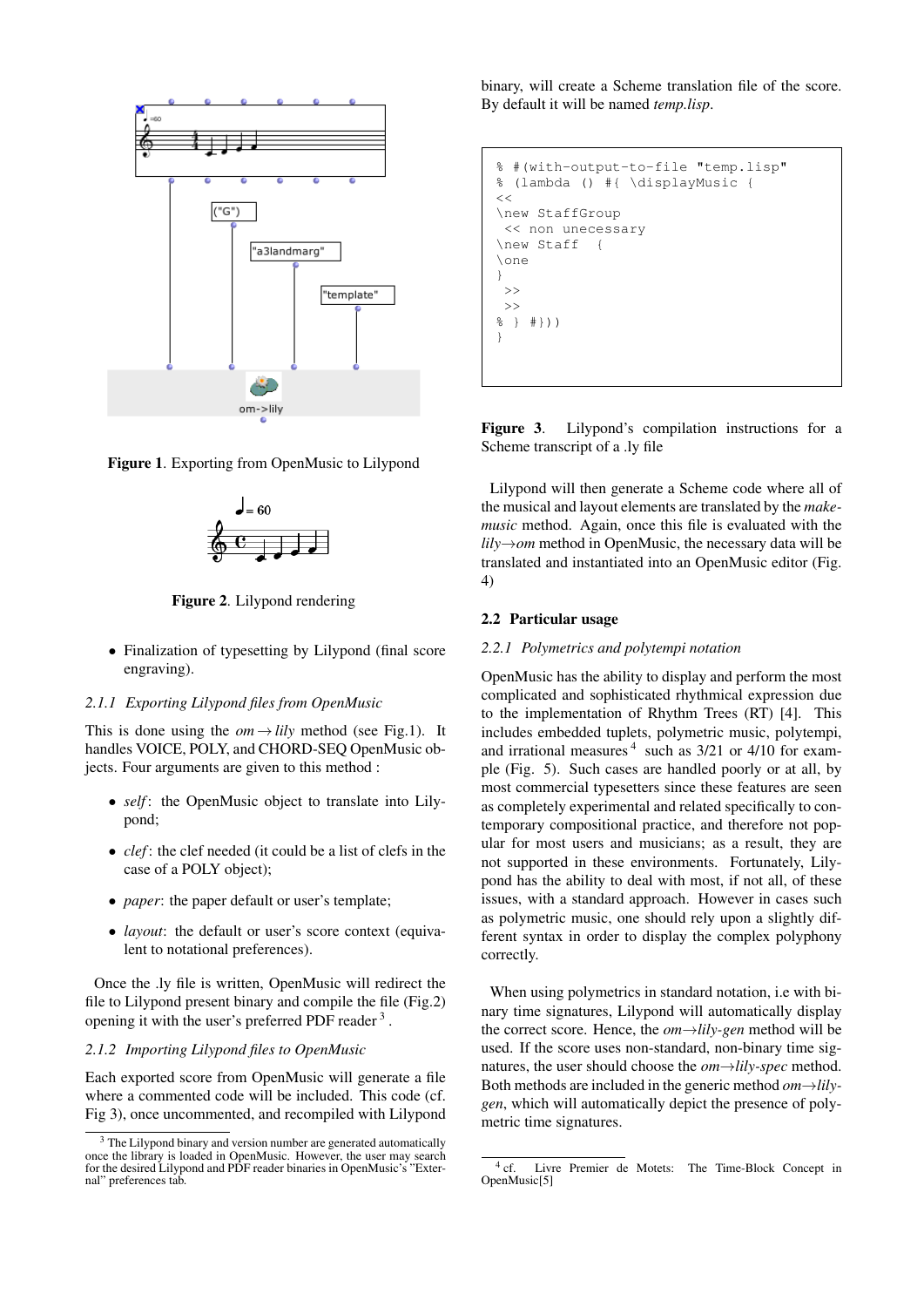<span id="page-2-0"></span>

<span id="page-2-1"></span>Figure 4. Importing form Lilypond to OpenMusic



Figure 5. Polymetric score exportation

Although polyphonic polymetric notation is possible in Lilypond, it is not fully documented for the case of "irrational" time signatures. The scaling factor of duration is calculated as follows :

For instance, if we consider a measure with a time signature of 3/20 (this will be a measure of three sixteenth note of a quintuplet), we will multiply all sixteenth notes figures by 1/5 (note 16\*1/5). For binary time signatures, the multiplication factor would invariably be 1/4.

The calculation is made using the calc-scale-fact function (Fig[.7\)](#page-3-0). This will first calculate the beat-symbol using the find-beat-symbol function (the note figure, e.g. quarter note, eighth note, etc. . . ) that the denominator of the time signature is related to. For instance, if we have a time signature of 4/12, twelve will refer to a twelfth of a whole note, equaling an eighth note of a triplet  $5$ . The factor will be then calculated with this formula:  $\frac{(beat - symbol / 4)}{denom}$  $=\frac{8/4}{12}$ . The scaling factor in our example will therefore be equal to 1/6.

#### *2.2.2 Discrete spanner notation*

One immediately see that this library is addressed mainly for written instrumental compositions. However, in prospect, there is also to be some audio/graphical symbolic notational outputs that can be extracted from break-point functions (BPF), or representation of audio sources. Indeed, some OpenMusic classes have the ability to enclose both representations, symbolic and graphical outputs of musical objects. Fig[.8](#page-4-0) shows an example of a Lilypond score rendering exported from OpenMusic's BPF objects. make-music Scheme function

#### 3. IMPLEMENTATION

OpenMusic Lisp code and Lilypond Scheme [\[6\]](#page-6-5) syntax handle most of the communication between the two environments. We can describe two different levels for both environments: the first level is proprietary and typical for each (OpenMusic patches, as a visual programming language, or VPL); and a latex-like scripting language, a syntax for editing Lilypond .ly files. Consequently, each of these levels remains opaque to each others. It is on an internal level that the communication occurs: the CommonLisp language used by OpenMusic's kernel, and the Scheme expressions which are part of Lilypond's Guile interpreter. This is where the link between both environments lies, due to the fact that both Scheme and Commonlisp are dialects of the Lisp language.

We can summarize this communication schematically with a straightforward process :

OM patch (VPL)→(CommonLisp) RT→Lilypond (ly syntax) →Scheme interpreter→OM musical class object editor

An example of this translation : A simple voice bearing a single note (Fig[.9\)](#page-4-1), such as a middle C on a G staff  $6$  in a quarter note figure in a 1/4 time signature will be written<sup>[7](#page-2-4)</sup> in OpenMusic as :

```
(make-instance 'voice
:tree '(1/4 (((1 4) (1))))
:chords '((6000))
:tempo '(60)
)
```
Skipping the paper settings, page layout and contexts, the translation of this simple object will render this Lilypond code :

```
...
"one"=
{
\t\times\times 1/4c'4|
}
\score {
 {
% #(with-output-to-file "temp.lisp"
% (lambda () #{ \displayMusic {
<<
```
<span id="page-2-2"></span> $5 \frac{1}{3}$  of a whole note = a half note figure.  $1/6$  = a quarter note, etc...

<span id="page-2-4"></span><span id="page-2-3"></span><sup>&</sup>lt;sup>6</sup> In OpenMusic, the staff keys are not explicitly formulated.

<sup>7</sup> We may notice that in OpenMusic, the rhythmical inforamtion is separated from pitch information.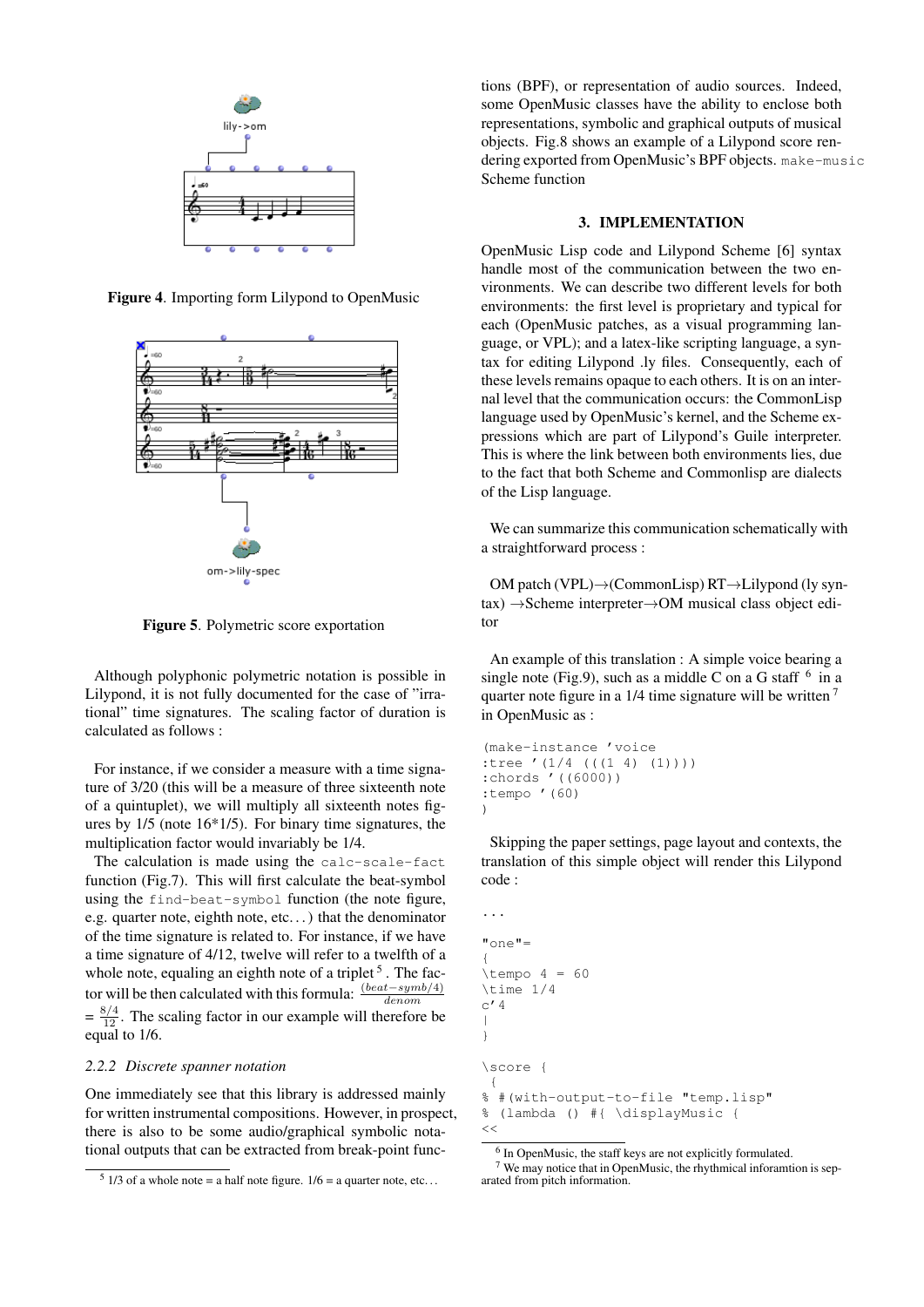

<span id="page-3-2"></span>Figure 6. Polymetric score rendering

```
(defun calc-scale-fact (time-signature)
(1e^+)^*((denom (second time-signature))
     (beat-symb (find-beat-symbol denom))
     (fact (/ (/ beat-symb 4) denom)))
 (if (= 1 fact) 1/4 fact)))
```
Figure 7. Calculating scaling factor of each note figure according to its time signature.

```
\new StaffGroup
<<\new Staff {
\one
}
>>
>>
% } #}))
}
...
```
We can already observe what new data has been produced in this translation:

- Paper settings, layout and contexts (omitted here).
- Alteration display rules.
- Staff grouping layout (not shown here, since it is a single voice).

The generated data will grow more and more as we progress toward typesetting. This is due to the required paper settings, staff layout, line breaks, etc. Inversely, from Lilypond to OpenMusic, most of the typesetting content will be omitted and filtered to the strict minimum since these will not be necessary for the instantiation of an OM object, which editor is a set of linear display of graphical notation using fonts and line drawings without page layout.

The intermediary Scheme translation code generated from OM using the *lily*→*om* method will look like this:

```
(make-music
...
(make-music
 'TimeSignatureMusic
   'beat-structure
   ' ()
   'denominator
    4
   'numerator
    1)
 (make-music
  'NoteEvent
      'duration
     (ly:make-duration 2)
      'pitch
      (ly:make-pitch 0 0))
 (make-music
   'BarCheck)
...
```
)

After retrieving pagination, layout, and some unneeded information  $8$ , if we carefully examine the reduced Scheme

<span id="page-3-1"></span><sup>8</sup> We have omitted some headings in order to save some place in our paper. However, we have displayed intentionally most of the required essential notational data.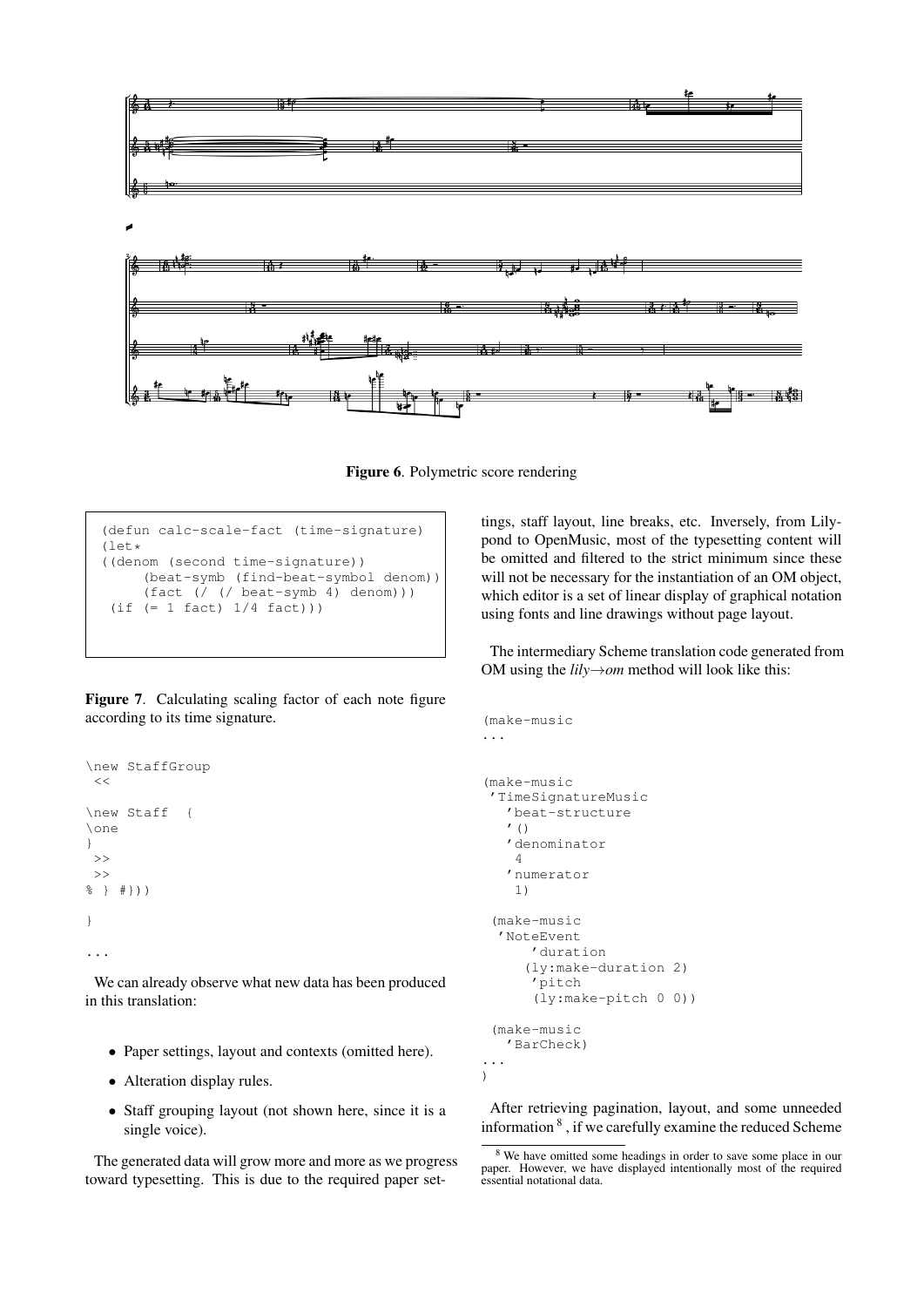#### **Where the wind is weightless in the leaves For Flute and live**

Karim Haddad (May 2014)



<span id="page-4-0"></span>Figure 8. Control spanners

<span id="page-4-1"></span>

Figure 9. Single note

code above, carefully we will distinguish three redundant and distinct calls of the make-music Scheme function. This function is "for internal use, which is the preferred interface for creating music objects"[\[7\]](#page-6-6). These objects are created in Lilypond by C++ code, and represent a hierarchy of instances of musical notation. Thus in our example, our instances will be the three arguments of make-music function 'TimeSignatureMusic, 'NoteEvent, and 'BarCheck.

In order to translate these instances into OpenMusic compliant objects, we have transformed the make-music Scheme function into a CommonLisp (CLOS) method. This method will in turn, instantiate the different classes, such as staff, pitch, duration, etc. needed for OpenMusic to construct a compliant object according to each given type. Inspecting the previous example, we will again find our initial data unaltered.

Here is an example of the make-music Scheme function translation in CommonLisp regarding pitch and rhythm tran-scription<sup>[9](#page-4-2)</sup>:

```
(defmethod make-music
((type (eql 'NoteEvent))
         &rest other-args)
(if *lil-imp-pitch*
  (let* ((art (car
           (find-value-in-lily-args
           other-args
       'articulations)))
             (tie
              (if (equal 'tieevent art)
              1 0))
             (durs
              (find-value-in-lily-args
              other-args 'duration))
             (fig (car durs))
             (dot (second durs))
             (fact (third durs)))
        (make-instance 'lily-dur
              :figure fig :dot dot
              :fact fact :tieevent tie
                            :restevent 0 ))
    (if (not (member 'tieevent
     (flat (find-value-in-lily-args
    other-args 'articulations))))
        (remove nil (list
         (find-value-in-lily-args
        other-args 'pitch))) )))
```
However, we should point out that only data necessary for OpenMusic's objects instantiation will be taken into account. If the Lilypond file has been modified by including extra notations such as dynamics or text markings, the import procedure will ignore these. Round tripping is something which will be included in the future as a standard

<span id="page-4-2"></span><sup>&</sup>lt;sup>9</sup> In Lilypond, time signature is a separate piece of information (as we may have seen in the intermediate Scheme translation given above), which is not the case with OpenMusic's RT structure[\[4\]](#page-6-3), where it is completely integrated into rhythm information. We are not displaying the method concerning it per se.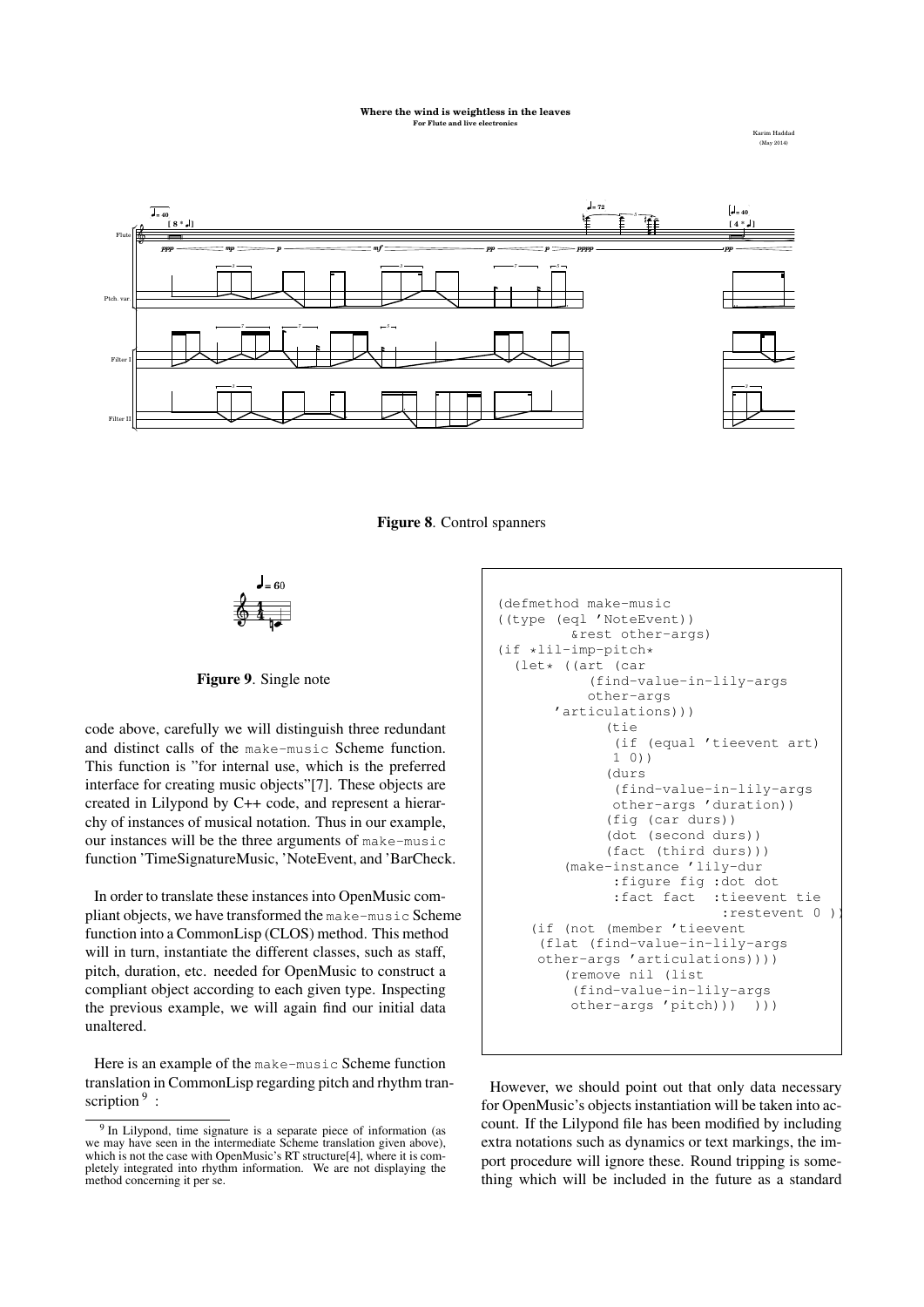

<span id="page-5-1"></span>Figure 10. Score with audio wave shape

procedure (cf. future development section).

# 4. LIMITATIONS

Modern score setting is a field that embraces rich figuration and symbolic notational representation. It would likely be an extremely difficult task to encompass the majority of the musical symbolic representations necessary to render them in such a varied context. As indicated above, most of the essential hierarchical musical classes are represented with the inclusion of independent features such as polytempo; embedded and recursive rhythm structures; dynamics; linear spanners with the exclusion of musical elements not yet supported by OpenMusic, such as grace notes  $10$ ; lyrics; crescendos/diminuendos; and other continuous symbolic extra notation features.

In Lilypond, page breaking process is an implemented algorithm. This performs well with strictly measured music. However, exporting page turns from OpenMusic is not supported, since in this environment, no such concept exists. It is based on graphical display edits rather than on rational musical ones. The main issue will therefore be the page setup regarding the segmentation of a printed output. In the case of graphical representation such as audio amplitude profile embedded in the score, as in Fig[.10](#page-5-1) for instance, the page layout will be determined by the graphical representation itself. This task normally left to the typesetter's discretion (weight of notes by page, performer breaks, etc . . . ) cannot be automated in any way, since it is based on a performer-composer appreciation mostly by typesetting rules with regard to a graphical layout that will constrain the page settings.

For instance, if we examine Fig[.6](#page-3-2) closely, we will see that the first system has a greater line span than the second one which is more dense than the former. Here, the line breaks were calculated by Lilypond without any explicit instructions on the part of the user. For the time being with the absence of a graphical interface within OpenMusic, for such a task we would have to, if needed, edit the breaks in Lilypond manually.

# 5. FUTURE DEVELOPMENT

Certain immediate issues are under imminent implementation. We can list some of these here:

- CHORD-SEO structure import from Lilypond to Open-Music:  $11$
- PianoStaff support, most particularly cross stemming and automatic voice splitting;
- Graphical interface for page layout and other typesetting preferences.

Apart form these peripheral additions, our goal for an innovative implementation of this inter-exchange program would ideally be to achieve complete interaction between the two environments, such as musical computation interacting directly with the resulting typesetting. This could

<span id="page-5-0"></span><sup>10</sup> Grace notes are not yet supported graphically. However they are integrated as objects. There is an ongoing effort to implement them in our recent development of a notational viewer which will be hopefully integrated into OpenMusic.

<span id="page-5-2"></span><sup>&</sup>lt;sup>11</sup> The Lilypond-to-OpenMusic import feature works only for a simple general usage for the time being. It does not yet support the CHORD-SEQ export, since it is not metered music and requires a different approach.